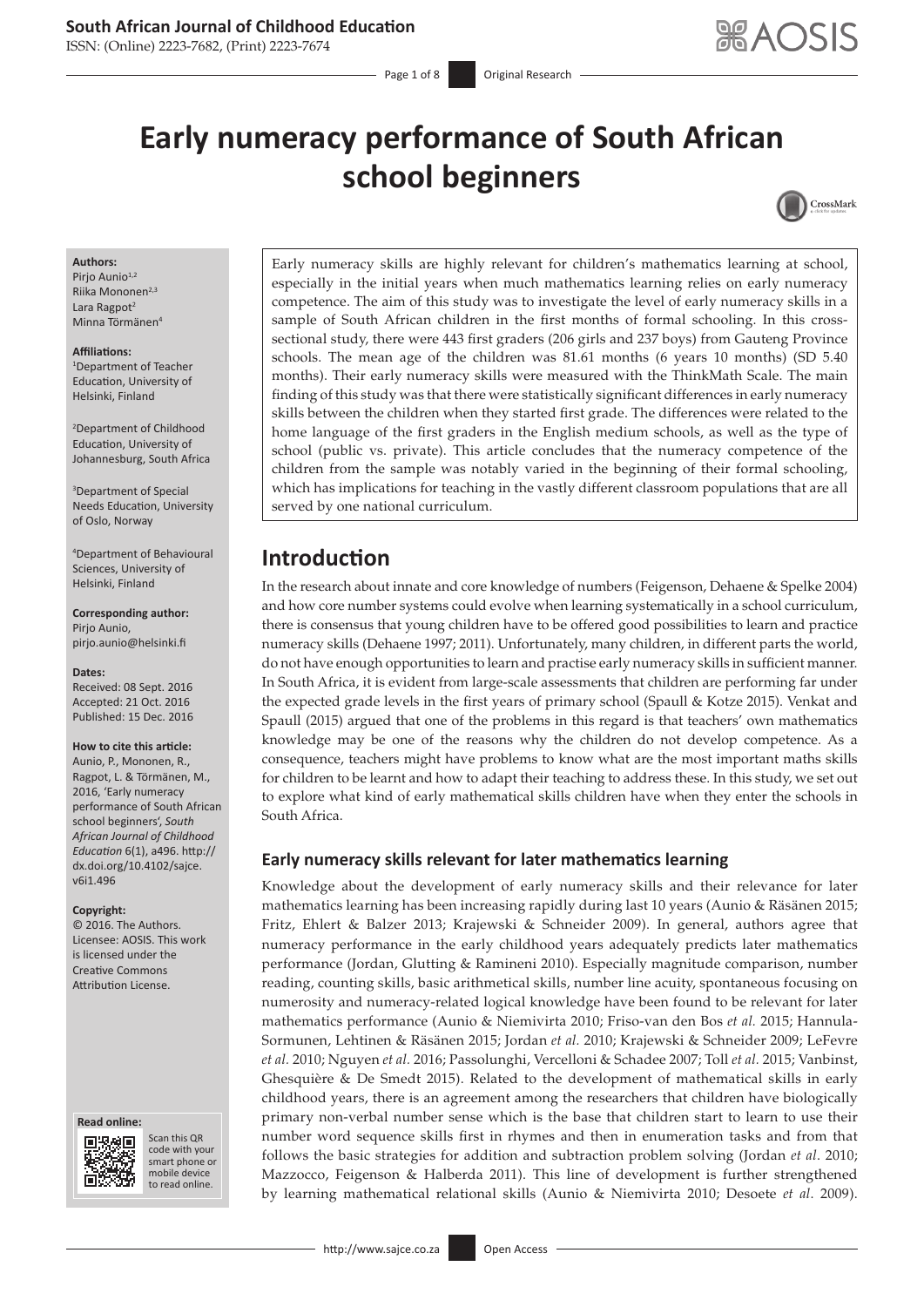The research results relating to children's development of numerical concepts originate largely from research in the United States, Europe and Asia, and the results from Africa are still scarce (Fritz *et al.* 2014; Henning 2013, 2014).

#### **Low performance in early numeracy skills**

There are different known causes for early grades children's low performance in mathematics, such as differences in cognitive functions or inadequate opportunities for learning essential mathematical skills (Geary 2013a). A set of longitudinal studies targeting the developmental trajectories of children's numeracy skills revealed that children who enter kindergarten (in this study Grade R) with low performance in numeracy skills remain behind their peers throughout future school years (Aunola *et al.* 2004; Jordan *et al*. 2006; Morgan, Farkas & Wu 2009). Low performance in early numeracy skills learning can be seen, for instance, in poor and slowly developing counting and numerical relational skills (Aunio & Niemivirta 2010; Desoete *et al*. 2009). To detect low performance, and hence the risk for later mathematical learning difficulties (MLD), research has applied various cutoff points using percentiles (performance below the 15th, below the 25th or below the 35th percentile) or standard deviations (performance 1 or 1.5 standard deviation below the mean score) in mathematical test performance (Geary 2013b). Especially in early childhood, low performance as a risk factor is more relevant than the diagnosis of MLD, because the criteria for MLD arise from learning difficulties faced by school-aged children (ICD-10: World Health Organization 2016). However, early identification of those children at risk for learning difficulties (i.e. low performance) is crucial as the research has shown that early educational intervention is an effective way to support the learning in the low performance group and potentially preventing later learning difficulties (Wang *et al*. 2016).

#### **Mathematics performance in South African educational context**

South African school children have demonstrated poor academic outcomes and levels of performance in mathematics (Spaull & Kotze 2015). The consensus from various studies is that South African learners are performing lower in mathematics when compared with both first world and developing countries, including African and Asian countries (McCarthy & Oliphant 2013). The findings of a study conducted in 2005 and in 2013 by the Southern and Eastern Africa Consortium for Monitoring Educational Quality (SACMEQ 2014) showed that out of the more than 1000 South African male and female sixth graders who participated in the standardised mathematics test, 80.0% did not demonstrate an acquisition of the mathematical skills and competencies expected of learners of their age and grade placement (Rademeyer 2014). A more recent national study found that only 58.6% of the Grade 6 learners who took part in the research were not functionally numerate (Spaull & Taylor 2012). This overall low performance among older students has highlighted the need for studies in understanding the

components which are contributing to the overall low mathematical performance of learners in a South Africa setting such as schools in Gauteng Province. Especially relevant is to understand when the low performance emerges and what components contribute in that.

One of those potential components contributing to the development is the language development (Kleemans, Segers & Verhoeven 2011; LeFevre *et al*. 2010; Vukovic & Lesaux 2013) and language of instruction in the early grades (Taylor & Van Flintel 2016). In South Africa, schools can form their own language policy, but the national Department of Basic Education (DBE) recommends that children are taught in their home language until Grade 3. There are 11 official languages in the country and the school curriculum provides for content in the different languages. Increasingly, more parents in South Africa select English medium schools for their children because of the social capital they believe it will bring. Henning (2012) explained the conundrum of the 'linguistic maze' created for learning in classrooms where there is rampant code-switching. The reports on literacy learning (National Education Evaluation and Development Unit [NEEDU] 2013, 2014) capture the difficulties encountered in classrooms where the instructional medium is mixed. Gopnik (2001:45) pointed out that recent theories of language and cognition show that 'language restructures cognition (and that) that is congruent with the wider insights of cognitive science'.

In the first grade, the South African curriculum includes numbers, patterns and relationships; patterns, functions and algebra; spaces and shapes; measurement; and data handling (Basic Education Republic of South Africa 2011). Teachers are expected to follow the curriculum chronologically as specified in the curriculum, spending on average 1 hour per day on mathematics teaching, although some schools devise a plan to spend more time on maths. Teachers make use of workbooks, supplied by the public education authorities, to supplement their pedagogy. These workbooks contain multiple examples and suggestions.

Typically, the children in the private schools attend a year of school (kindergarten) before Grade 1, known as Grade R, whereas, in the public schools many children do not attend Grade R. Even though Grade R is the first year of compulsory schooling and forms part of the 4 years which comprise the 'foundation phase' (i.e. elementary school phase), because of affordability of transport and higher school fees (as Grade R is more expensive than day care pre-schools), many parents only place their children in formal schooling in Grade 1. Grade R has been compulsory since 2014, but many parents still adhere to the former notion that Grade 1 as the first year of school. Many parents do not see the benefit of Grade R, which is mostly focused on perceptual, early numeric and literacy development. There are currently many movements in the South African education system to try and change this perception and advocate for the necessity for children to attend Grade R.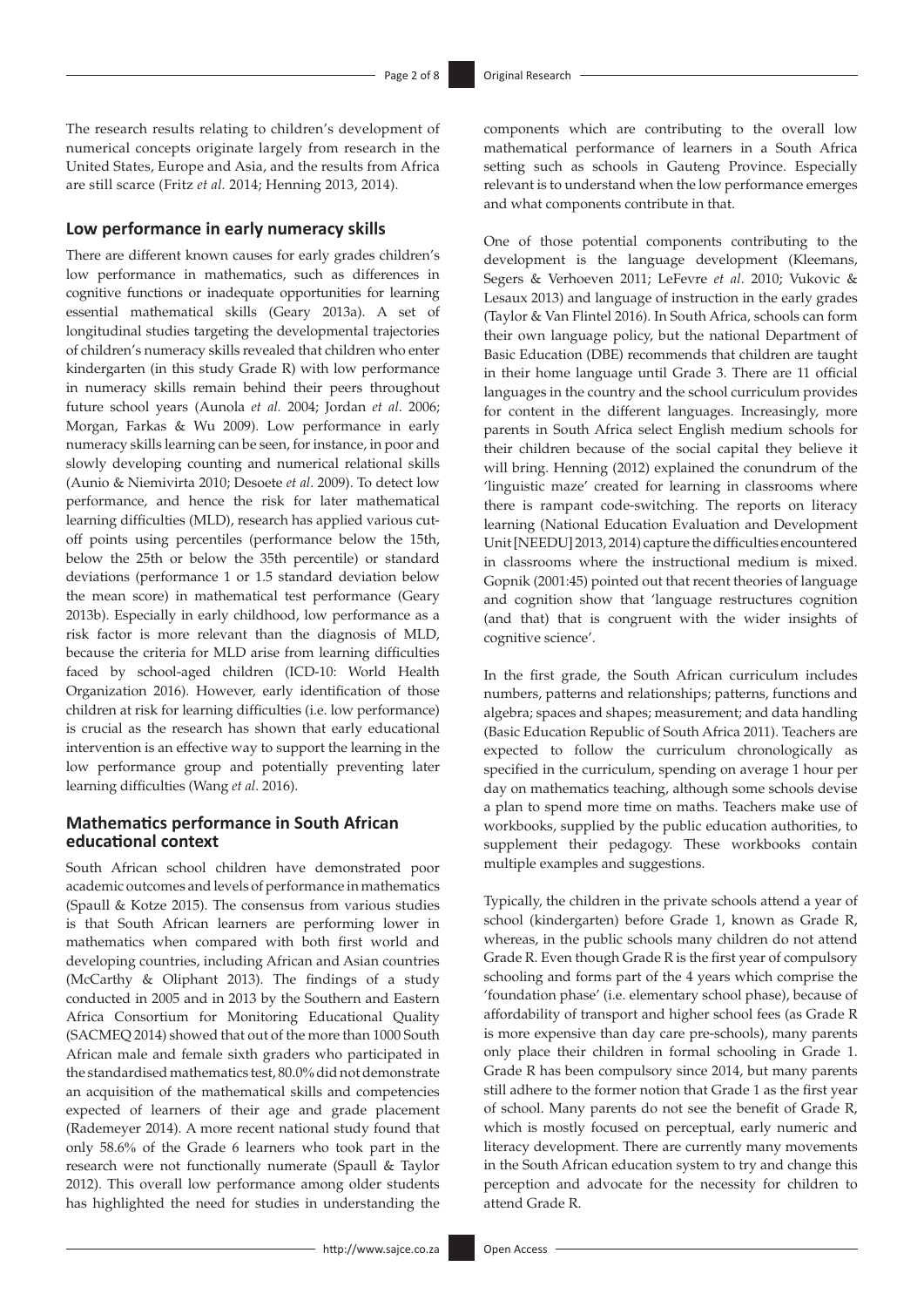#### **Research questions**

The main aim of this study was to investigate the early numeracy performance of children starting primary school in a sample of South African Gauteng Province schools. We captured the aim into the following research questions:

- 1. What is the difference between boys and girls in early numeracy performance?
- 2. What are the differences in performance between the children with different home languages, all of whom learn in an English medium school and were tested in English?
- 3. What is the difference in performance between children in public and private schools?
- 4. What are the differences in performance in children between individual schools?
- 5. How do listening comprehension skills relate to numeracy skills?
- 6. How are low-performing children distributed according to individual schools and school type?

# **Research methods and design Participants**

This study is part of the larger research project that investigates the early numeracy learning and evidence-based pedagogical support in South African schools. A total of 443 children (206 girls and 237 boys) participated in this crosssectional study. The mean age of children in this study was 81.62 months (6 years and 10 months) (SD 5.40 months). The study was conducted in schools using English as a means of instruction in the greater Johannesburg area and Western Gauteng (Table 1). The sample is a convenience sample from schools in one large South African Province. The schools included both public and private. Even though the private schools in the sample were middle-income private schools, the access to resources (including competent teachers as human resources and class size) in these schools was better than in the public schools, which, in this sample, included three former 'Model C schools' (previously racially segregated for white learners but currently multiracial), in suburban areas. There were also 'township' (traditionally segregated areas for black children) schools in the sample. The 'township' school uses also English as a teaching language, although it is for many children as second or even a third language.

The private schools in this sample have access to special educational support professionals, occupational therapists and speech therapists, who assist children who had been identified with difficulties in their learning and development. The public schools in this sample were supported by only few professionals in the local school district office, who have to serve more children than they can accommodate properly. Even though schools were supposed to have a school-based learning support team with suitable special education competence, they have difficulties in guaranteeing that all of these professionals have the necessary background to assist children in public schools sufficiently.

The children in this study were starting their primary school in Grade 1 at the time of the study. Children (*N* = 443) came from at least seven home language backgrounds: Setswana (*n* = 132), isiXhosa (*n* = 14), isiZulu (*n* = 58), Sesotho (*n* = 20), English ( $n = 164$ ), Afrikaans ( $n = 13$ ) and some other ( $n = 42$ ). The language of learning and instruction (LoLT) in the sampled schools is English, which is, thus, for the majority of children, a first additional language (FAL) or even a third language.

**TABLE 1:** Demographic descriptives (age, gender, race, home language and low performance in numeracy skills) by school.

| Variable                                            | School         |                |                   |              |                   |              |              |  |
|-----------------------------------------------------|----------------|----------------|-------------------|--------------|-------------------|--------------|--------------|--|
|                                                     | А              | В              | c                 | D            | Ε                 | F            | G            |  |
| <b>School</b>                                       |                |                |                   |              |                   |              |              |  |
| Type                                                | Public         | Public         | Private           | Public       | Private           | Public       | Private      |  |
| Category                                            | Mainstream     | Mainstream     | Remedial          | Mainstream   | Mainstream        | Mainstream   | Mainstream   |  |
| Location                                            | Semi-rural     | Urban          | Urban             | Semi-rural   | Urban             | Urban        | Urban        |  |
| Socio-economic status (according<br>to school fees) | Middle-low     | Middle-low     | High              | Middle-low   | Middle-high       | Low          | Middle-high  |  |
| N of Grade 1 classes                                | $\overline{2}$ | $\overline{2}$ | $\overline{2}$    | 3            | 2                 | 3            | 3            |  |
| Class size ( $n$ of children)                       | $23 - 25$      | $35 - 38$      | $7 - 8$           | $35 - 40$    | $18 - 20$         | $35 - 40$    | $15 - 18$    |  |
| N of children                                       | 48             | 76             | 16                | 106          | 38                | 104          | 55           |  |
| Boys $(\%)$                                         | 28 (41.7)      | 47 (61.8)      | 8(50.0)           | 56 (52.8)    | 20(52.6)          | 46 (44.2)    | 32 (58.2)    |  |
| Girls $(\%)$                                        | 20(58.3)       | 29 (38.2)      | 8(50.0)           | 50 (47.2)    | 18 (47.4)         | 58 (55.8)    | 23(41.8)     |  |
| Mean age in months (SD)                             | 82.67 (4.46)   | 80.68 (5.59)   | 84.20 (7.04)      | 82.34 (4.50) | 83.03 (4.06)      | 78.73 (5.87) | 84.40 (4.16) |  |
| Home language                                       |                |                |                   |              |                   |              |              |  |
| English $(\%)$                                      | 17 (35.4)      | 50 (65.8)      | 14 (87.5)         | 1(0.9)       | 30 (78.9)         | 11(10.6)     | 41 (74.5)    |  |
| Afrikaans (%)                                       | 1(2.1)         | 4(5.3)         |                   | 1(0.9)       | 1(2.6)            | 2(1.9)       | 4(7.3)       |  |
| Setswana (%)                                        | 25(52.1)       | 6(7.9)         | 1(6.3)            | 79 (74.5)    | 1(2.6)            | 20 (19.2)    | -            |  |
| isiXhosa $\left(\frac{9}{6}\right)$                 | 1(2.1)         | 1(1.3)         | $\qquad \qquad -$ | 2(1.9)       | $\qquad \qquad -$ | 8(7.7)       | 2(3.6)       |  |
| isiZulu (%)                                         | 1(2.1)         | 7(9.2)         | -                 | 10(9.4)      | 3(7.9)            | 35 (33.7)    | 2(3.6)       |  |
| Sesotho (%)                                         | 3(6.3)         | 3(3.9)         | -                 | -            | -                 | 14 (13.5)    | -            |  |
| Other $(\% )$                                       | -              | 5(6.6)         | 1(6.3)            | 13(12.3)     | 3(7.9)            | 14 (13.5)    | 6(10.9)      |  |
| N of low-performing children $(\%)^{\dagger}$       | 9(18.8)        | 4(5.3)         | $\mathbf 0$       | 25(23.6)     | 1(2.6)            | 45 (43.3)    | 0            |  |

†, Low performance=performance at or under –1 SD of mean score of ThinkMath Scale.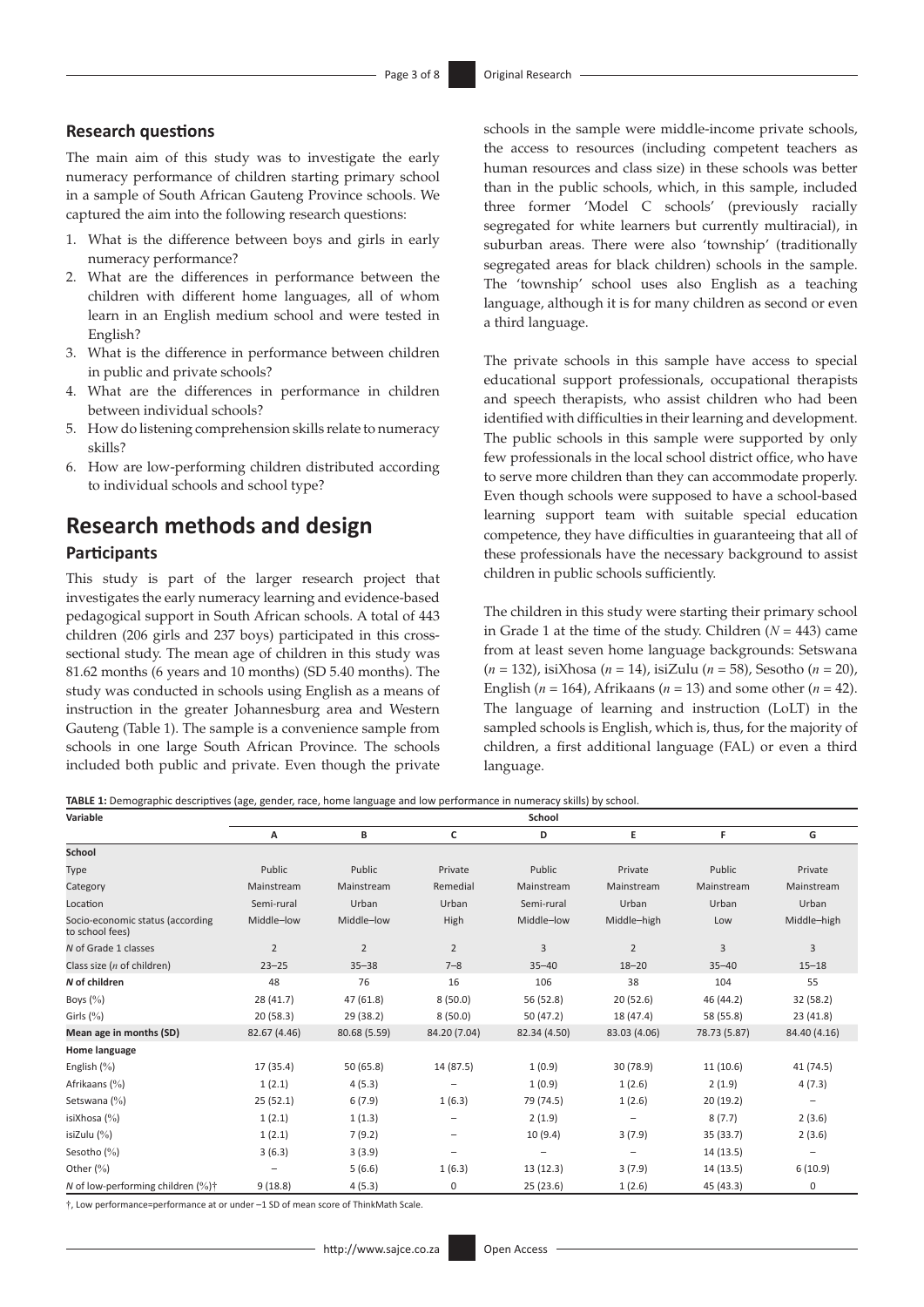#### **Measurements**

#### **Numeracy skills**

Numeracy skills were assessed using the ThinkMath Scale (Aunio & Mononen 2012). Initially, the test was developed in Finland, to identify the lowest performing children in need of evidence-based pedagogical support. The test is a groupbased paper-pencil test, focusing on measuring the core early numeracy skills, based on the model of Aunio and Räsänen (2015). The test includes tasks of mathematical relational skills (comparison concepts with quantities and comparison of numbers), counting skills (number sequences forwards and backwards with missing number, and number wordquantity-number symbol relations) and word problems (verbal addition and subtraction problems), where some examples are given in Box 1. One point was given for a correct answer and zero for wrong answer, thus a total score being 43.

#### **Number and Quantity Concepts subtest**

As the ThinkMath Scale was used for the first time in the South African context, we wanted to validate it in relation to another test, namely, *Number and Quantity Concepts*, which is a subtest of the standardised Junior South African Intelligence Scale (JSAIS). The *Number and Quantity Concepts* subtest of JSAIS was used as it was the only currently available instrument that assesses early numeracy skills. A new MARKO-D (Fritz *et al*. 2014) was not possible to use as individual testing was not possible. JSAIS's Number and Quantity Concepts Part A consists of 30 questions accompanied by pictures and Part B consists of 15 oral questions, with no pictures, which means the children had to understand the spoken language well enough to recognise the content. The *Number* and *Quantity* Concepts subtest assesses a young child's ability for numerical and other mathematical cognitive functioning. The test aims to measure competence in (1) counting; (2) applying basic mathematical processes; (3) evaluating quantity, size, length, and contents; (4) in understanding of relational terms; (5) spatial ordering; and (6) relatively concrete mathematical reasoning ability (Madge 1981). Furthermore, the test focuses on mathematical reasoning and mental arithmetic, and auditory sequential short-term memory, utilising numerical material (Madge 1981).

**BOX 1:** Item examples of ThinkMath Scale.

#### **Item examples**

There are dots in the white box. Tick the box that has fewer dots in it than the white box.

- 1. You see three numbers. Check through all three numbers carefully. Now tick the smallest number (e.g. 5, 8 and 4).
- 2. You see three numbers. Check through all numbers carefully. Now tick the largest/biggest number (e.g. 12, 15 and 11).

Here you see two numbers and a line. There's a number missing where the line is. From the boxes next to the line, tick the number that belongs on the line  $(e.g. 4, 5, or 8, 7, )$ 

Count how many dots there are in the box altogether. Now tick/circle the number that gives the right answer (e.g. 9).

First look at the number. In the box next to it, colour or tick the same number of dots (e.g. 12).

Next to the letter A, there are numbers in the box. I will say one number. Tick that number (e.g. 8).

#### (non-fiction and fiction) with 15 questions.

**Listening Comprehension Scale**

#### **Procedure**

A native speaker of both Finnish and English translated the ThinkMath Scale in English. The accuracy of translation was checked by the research team. Children's skills were assessed in the beginning of their school year, in March 2016. As the *Number Problems* was used to validate the ThinkMath Scale, we administered it only with some of the children (*n* = 180), more precisely in schools A, E and F. Trained research assistants and one of the authors administered the tests and scored the papers. Permission to conduct research in the schools was obtained from the Gauteng Department of Education (GDE), the various school management teams, and also the school governing bodies. Then consent letters were sent to families to inform the parents about the research and to obtain their permission that their child could participate.

The children's *Listening Comprehension* was measured by using a text from a children's story, *Gogo's dog* (Hartmann & Rankin 2013), and a Listening Comprehension Scale designed for this study (Ragpot & Brink 2016), based on the Shell listening comprehension protocol (originally developed by Snow, Burns & Griffin 1998). The test consists of one story

#### **Results**

#### **Preliminary analyses**

The reliability in terms of Cronbach's alpha for the ThinkMath Scale was high,  $\alpha$  = 0.93 ( $n$  = 443 children). There were no 'too easy' items (mean > 0.95) and there were neither 'too difficult' items (mean < 0.05). The reliability in terms of Cronbach's alpha for the Number and Quantity Concepts Scale was 0.88 (*n* = 180 children). There were no 'too easy' items (mean > 0 .95) and there were neither 'too difficult' items (mean < 0.05). The Number Problems total score bivariate correlation (Pearson) with ThinkMath total score was 0.671, *p* < 0.01, indicating that the test-related reliability of ThinkMath Scale in Gauteng Province data was acceptable. The reliability in terms of Cronbach's alpha for the Listening Comprehension Scale was  $0.68$  ( $n = 442$  children). There were no 'too easy' items (mean > 0.95) and there were also no 'too difficult' items (mean  $< 0.05$ ).

Parametric tests were used in data analyses as all scales were normally distributed (skewness and kurtosis within -1 – 1).

#### **Main analyses**

Results are reported following the order of the research questions, and means, standard deviations and test values for each analysis are presented in Table 2.

#### **What is the difference between boys and girls in early numeracy performance?**

One-way ANOVA on ThinkMath total score × gender (two groups) showed that girls and boys were performing equally well, *F*(1441) = 1.878, *p* = 0.171.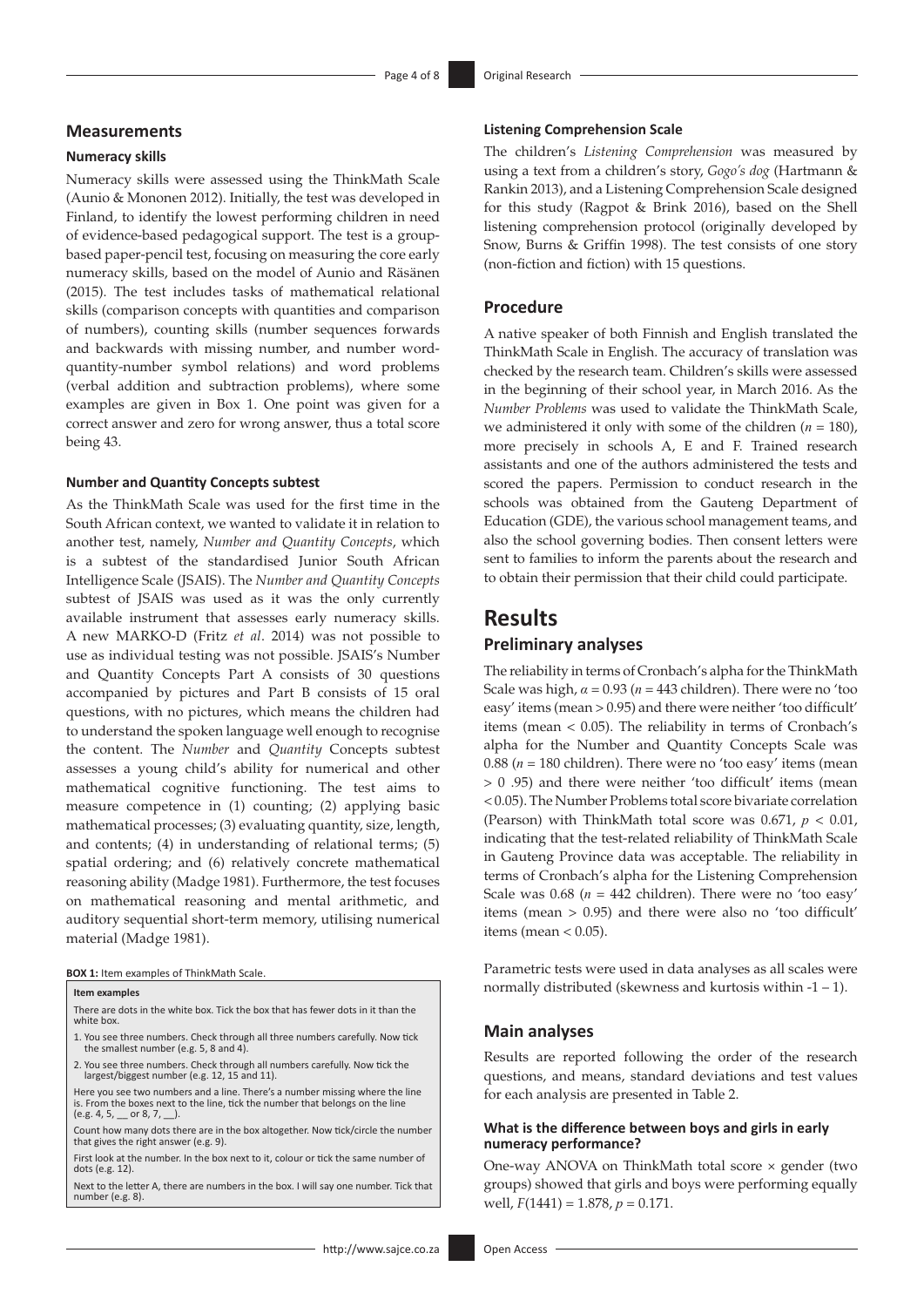**TABLE 2:** Means, standard deviations and test values in ThinkMath Scale by gender, race, home language, school type and school.

| Variable      | $\boldsymbol{N}$ | M(SD)         | F(df1, df2)         | $\boldsymbol{p}$ | Post-hoc comparison†                           |
|---------------|------------------|---------------|---------------------|------------------|------------------------------------------------|
| All           | 443              | 27.55 (9.50)  |                     |                  |                                                |
| Gender        |                  |               | $F(1441) = 1.878$   | 0.171            |                                                |
| Boys          | 237              | 26.97 (10.07) |                     |                  |                                                |
| Girls         | 206              | 28.21 (8.77)  |                     |                  |                                                |
| Home language |                  |               | $F(6436) = 21.067$  | 0.000            |                                                |
| English       | 164              | 32.96 (8.27)  |                     |                  | English > Setswana, isiZulu, Sesotho and other |
| Afrikaans     | 13               | 30.85 (9.97)  |                     |                  | Afrikaans > isiZulu                            |
| Setswana      | 132              | 23.60 (7.83)  |                     |                  | Setswana < English                             |
| isiXhosa      | 14               | 26.29 (10.91) |                     |                  |                                                |
| isiZulu       | 58               | 22.40 (8.41)  |                     |                  | isiZulu < English and Afrikaans                |
| Sesotho       | 20               | 23.05 (7.77)  |                     |                  | Sesotho < English                              |
| Other         | 42               | 27.52 (9.67)  |                     |                  | Other < English                                |
| School type   |                  |               | $F(1441) = 172.949$ | 0.000            |                                                |
| Public        | 334              | 24.58 (8.63)  |                     |                  |                                                |
| Private       | 109              | 36.37 (5.95)  |                     |                  |                                                |
| School        |                  |               | $F(6436) = 52.331$  | 0.000            |                                                |
| Α             | 48               | 24.58 (6.68)  |                     |                  | $A < B$ , C, E and G                           |
| B             | 76               | 31.17 (7.01)  |                     |                  | $B > A$ , D, E, F and G                        |
| С             | 16               | 31.56 (6.60)  |                     |                  | $C > A$ , D and F                              |
| D             | 106              | 23.91 (7.47)  |                     |                  | $D < B$ , C, E, F and G                        |
| E             | 38               | 35.66 (7.01)  |                     |                  | $E > A$ , B, D and F                           |
| F             | 104              | 20.74 (8.89)  |                     |                  | $F < B$ , C, D, E and G                        |
| G             | 55               | 38.25 (3.78)  |                     |                  | $G > A$ , B, C, D and F                        |

†, Post-hoc comparison with Bonferroni correction. Sign > indicated statistically significantly (p < 0.05) better performance (i.e. White > Black means that white children performed statistically<br>significantly better compa

#### **What are the differences in early numeracy performance between the children with the different home languages?**

One-way ANOVA on ThinkMath on total score × home language (seven groups) showed a statistically significant difference between the groups,  $F(6436) = 21.076$   $p < 0.001$ . The post-hoc analysis with Bonferroni correction showed that the English-speaking (as home language) children were performing better than Setswana, isiZulu, Sesotho and other language group children, and children speaking Afrikaans performed better than isiZulu speaking children.

#### **What is the difference in children's early numeracy performance between public and private schools?**

One-way ANOVA on ThinkMath Scale × school type (two groups) revealed a statistically significant difference between the groups, *F*(1,441) = 172.949, *p* < 0.001. The scores of ThinkMath Scale were higher in private schools than in public schools.

#### **What are the differences in children's early numeracy performance between individual schools?**

One-way ANOVA on ThinkMath × school (seven schools) showed a statistically significant difference between the groups,  $F(6436) = 52.331$ ,  $p < 0.001$ . The post-hoc analysis with Bonferroni correction showed that there were significant differences between the schools in numeracy performance; the mean score difference between the lowest and highest performing school being 17.51 points. The statistically significant differences ( $p < 0.05$ ) between each school are presented in Table 2.

#### **How do listening comprehension skills relate to early numeracy performance?**

Pearson's bivariate correlational analysis revealed that the Listening Comprehension Scale correlated statistically significantly with the ThinkMath Scale,  $r = 0.550$ ,  $p < 0.01$ indicating that if the children's listening comprehension skills (and understanding of the language of the text that was read to the children) were good at the beginning of their school year in Grade 1, they also performed well on early numeracy tasks.

#### **How are low-performing children distributed and related to schools and school type?**

There were 84 (19%) low-performing children (performance at or under -1 SD of total mean score of the ThinkMath Scale) in these sampled Gauteng Province schools. The distribution of low-performing children in different schools is presented in Table 1. All, except one, low-performing children were attending public schools. Half of the low-performing children (*n* = 45) came from one school (F). An additional ANOVA test showed that in school F, children were statistically significantly  $(p < 0.01)$  younger than children in other schools (except for school B), *F*(6435) = 10.635, *p* < 0.001.

# **Discussion**

The aim of this study was to investigate the school beginners' early numeracy knowledge in a small convenience sample of Gauteng Province schools. We were especially interested in the existence of low performance of early numeracy, as it is a risk for later (MLD) (Jordan *et al.* 2006; Morgan *et al*. 2009). The preliminary analysis showed the ThinkMath Scale, originally developed in a Finnish context, worked well in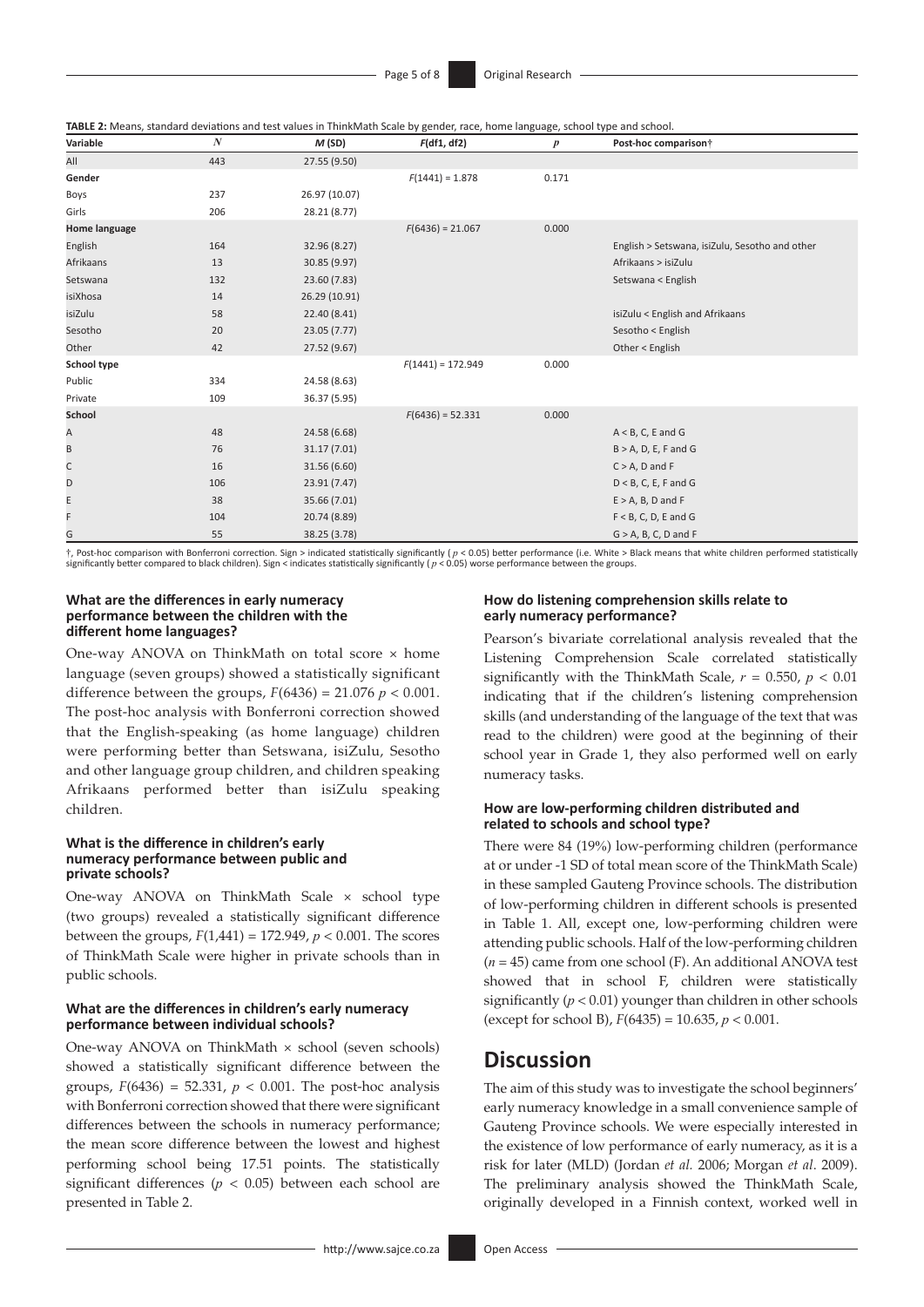assessing the early numeracy skills of children in Gauteng Province schools.

The main finding that emerged from this study was that children who enter Gauteng schools' in the first grade have big heterogeneity in their early numeracy knowledge. This is a common finding also in the international context (Aunio & Niemivirta 2010; Jordan *et al.* 2006). It has been explained partly because of the age differences children have when they start their schooling, favouring the older children (Jordan *et al.* 2006) or because of the numeracy-related experiences had in the early childhood years, favouring the middle-income children (Siegler 2009). Furthermore, individual differences in general cognitive skills, such as in working memory, may partly explain the differences in numeracy performance (Passolunghi *et al.* 2007). There is contradictory evidence about the effect of gender for the early numeracy skills (e.g. Aunio & Niemivirta 2010; cf. Penner & Paret 2008). According to this study, South African boys and girls starting school performed equally well.

The fact that most of the children were studying and tested in English that was not their home language can be important explaining factor. Taylor and Von Fintel (2016) reported that children who could learn in their home language (English, Afrikaans or isiXhosa) seemed to perform well in numeracy tasks. Language instruction and use is clearly an important factor for early learning in South African schools that needs to be studied more and especially related to other subjects learning, such as mathematics.

The most striking result was that the low-performing children were almost all attending public schools that are not well-resourced to support the diversity of learners, especially with regard to the availability of professional support at school or from the school district officer. The children in school F, with most low-performing children, were found to be significantly younger than children in other schools, so young age can be one explaining factor (Jordan *et al.* 2006). The school F is located in an urban area known for its poverty and migration. There is also much drug abuse, domestic violence, a high report of alcoholism among families and also many single mother families in this area. Schools like school F need support for their instructional practice; one way could be to provide them with inexpensive and easy-to-use evidence-based pedagogical support materials for working with low-performing learners (Dowker & Sigley 2010; Mononen & Aunio 2016). Other forms of support can be beneficial too, for instance, an in-school breakfast programme (Hochfeld *et al*. 2016). Currently, the school F is in the school-feeding scheme offering lunch for students, but the children do not receive the food early in the day, when they need it most.

#### **Limitations**

This study gave an overview of the early numeracy skills of South African school beginners in the Gauteng Province in South Africa. To get a more clear and a reliable view of the

numeracy skills of a larger and more representative sample of South African children, children from other provinces and in schools where the medium of instruction is not English should be included in the future studies. It is therefore important to have the test translated into the other 10 South African languages, or a selection of them, to find out how children perform on their home language. Furthermore, in this study, only numeracy and listening comprehension skills were measured. In order to explain children's level of numeracy performance in more detail, other factors should be included, such as executive functions and family socio-economic status could be included in future studies.

#### **Implications for the future research and practice**

Low performance in early numeracy is an important indicator for later learning difficulties in mathematics. It is possible to support these low-performing learners educationally so that later problems can be avoided. In the South African context we need to develop easy-to-use *evidence-based assessment tools* for educators to identify the children who have risk for learning difficulties. We also need to develop inexpensive and easy-to-use *evidence-based pedagogical support materials* for educators to be used with these at risk learners. This call is relevant for international context as well. We also need to support educators so that the knowledge concerning the (MLD), assessment and intervention increases.

# **Conclusion**

In this study, the early numeracy skills of South African children were assessed. Children's numeracy knowledge varied and differences were found related to home language of the first graders in the English medium schools, school type (public vs. private) and difference between individual schools. Those children who were attending a public school were performing lower than children in private schools. English-speaking children outperformed children who spoke some other language at home, except for Afrikaans. Adequate educational resources and targeted numeracy evidencebased pedagogical support should be aimed for public schools in low socio-economic areas specifically. It is also important to consider teacher development in collaboration with school-based support teams and district officials.

# **Acknowledgements**

The authors acknowledge the limitations of the JSAIS. Although it is widely used in the South African context as a measurement of cognitive ability, the test was developed in the 1980s, and its content has never been updated. However, it was fast to administer and had scale for early math similar to ThinkMath Scale. Another possibility could have been the MARKO-D, which is an individual test developed from a German instrument standardised and normed for South Africa (Fritz *et al.* 2014). However in this study, it was not possible to do so long individual testing with children.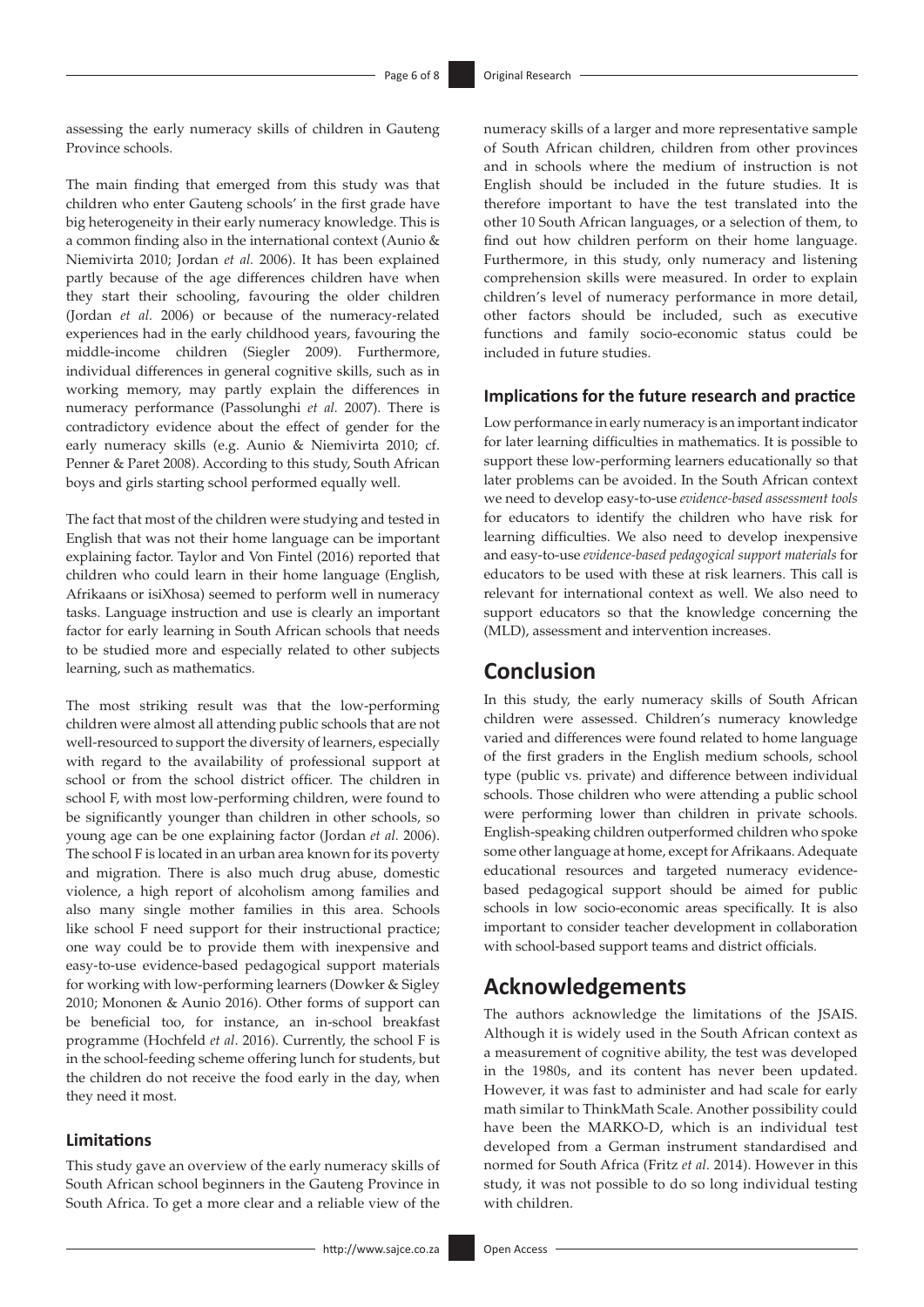#### **Competing interests**

The authors declare that they have no financial or personal relationships which may have inappropriately influenced them in writing this article.

#### **Authors' contributions**

P.A. is the main person responsible for writing the article and making the analysis. R.M. has contributed to the writing of the article and making the analysis. L.R. has contributed to the writing of the article and was the main person responsible for data collection. M.T. participated in the process of writing.

# **References**

- Aunio, P. & Mononen, R., 2012, 'ThinkMath-scale', Kindergarten, unpublished.
- Aunio, P. & Niemivirta, M., 2010, 'Predicting children's mathematical performance in grade one by early numeracy', *Learning and Individual Differences* 20(5), 427–435. <http://dx.doi.org/10.1016/j.lindif.2010.06.003>
- Aunio, P. & Räsänen, P., 2015, 'Core numerical skills for learning mathematics in children aged five to eight years – A working model for educators', *European Early Childhood Education Research Journal.* [http://dx.doi.org/10.1080/135029](http://dx.doi.org/10.1080/1350293X.2014.996424) [3X.2014.996424](http://dx.doi.org/10.1080/1350293X.2014.996424)
- Aunola, K., Leskinen, E., Lerkkanen, M.-K., & Nurmi, J.-E., 2004, 'Developmental dynamics of math performance from preschool to grade 2', *Journal of Educational Psychology* 96(4), 699–713.<http://dx.doi.org/10.1037/0022-0663.96.4.699>
- Basic Education Republic of South Africa, 2011, *Curriculum and assessment policy statement, Grades 1–3, mathematics,* Department of Basic Education, Republic of South Africa.
- Dehaene, S., 1997/2011, *Number sense. How the mind creates mathematics*, Oxford University Press, New York.
- Desoete, A., Stock, P., Schepense, A., Baeyens, D. & Roeyers, H., 2009, 'Classification, seriation, and counting in grades 1, 2, and 3 as two-year longitudinal predictors for low achieving in numerical facility and arithmetical achievement?', *Journal of Psychoeducational Assessment* 27(3), 252–264. [http://dx.doi.org/10.1177/0734](http://dx.doi.org/10.1177/0734282908330588) [282908330588](http://dx.doi.org/10.1177/0734282908330588)
- Dowker, A. & Sigley, G., 2010, 'Targeted interventions for children with arithmetical difficulties', *Understanding Number Development and Difficulties* 7, 65–81. [http://](http://dx.doi.org/10.1348/97818543370009X12583699332492) [dx.doi.org/10.1348/97818543370009X12583699332492](http://dx.doi.org/10.1348/97818543370009X12583699332492)
- Feigenson, L., Dehaene, S. & Spelke, E.S., 2004, 'Core systems of number', *Trends in Cognitive Sciences* 8, 307–314.<http://dx.doi.org/10.1016/j.tics.2004.05.002>
- Friso-van den Bos, I., Kroesbergen, E.H., Van Kui, J.E.H., Xenidou-Dervou, I., Jonkman, L.M., Van der Schoot, M. *et al*., 2015, 'Longitudinal development of number line estimation and mathematics performance in primary school children', *Journal of Experimental Child Psychology* 134, 12–29. [http://dx.doi.org/10.1016/j.jecp.](http://dx.doi.org/10.1016/j.jecp.2015.02.002) [2015.02.002](http://dx.doi.org/10.1016/j.jecp.2015.02.002)
- Fritz, A., Balzer, L., Herholdt, R., Ragpot, L. & Ehlert, A., 2014, 'A mathematics competence test for Grade 1 children migrates from Germany to South Africa', *South African Journal of Childhood Education* 4(2), 114–133.
- Fritz, A., Ehlert, A. & Balzer, L., 2013, 'Development of mathematical concepts as basis for an elaborated mathematical understanding', *South African Journal of Childhood Education* 3(1), 38–67.<http://dx.doi.org/10.4102/sajce.v3i1.31>
- Geary, D.C., 2013a, 'Early foundations for mathematics learning and their relations to learning disabilities', *Current Directions in Psychological Science* 22(1), 23–27. <http://dx.doi.org/10.1177/0963721412469398>
- Geary, D.C., 2013b, 'Learning disabilities in mathematics. Recent advances', in H.L. Swanson, K.R. Harris & S. Graham (eds.), *Handbook of learning disabilities*, pp. 239–255, Guilford Press, New York.
- Gopnik, A., 2001, 'Theories, language, and culture: Whorf without wincing', in M. Bowerman & S.C. Levinson (eds.), *Language acquisition and conceptual development*, pp. 45–69, Cambridge University Press, New York.
- Hannula-Sormunen, M.M., Lehtinen, E. & Räsänen, P., 2015, 'Preschool children's spontaneous focusing on numerosity, subitizing, and counting skills as predictors of their mathematical performance seven years later at school', *Mathematical Thinking and Learning* 17(2–3), 155–177. [http://dx.doi.org/10.1080/10986065.2](http://dx.doi.org/10.1080/10986065.2015.1016814) [015.1016814](http://dx.doi.org/10.1080/10986065.2015.1016814)
- Hartmann, W. & Rankin, J., 2013, *Sisi goes to school and other stories*, Human & Rousseau, Cape Town.
- Henning, E., 2012, 'Learning concepts, language, and literacy in hybrid linguistic codes: The multilingual maze of urban grade 1 classrooms in South Africa', *Perspectives in Education* 30, 61–77.
- Henning, E., 2013, 'Forging a research community of practice to find out how South African children make their world mathematical', *South African Journal of Childhood Education* 3(2), 141–155.<http://dx.doi.org/10.4102/sajce.v3i1.35>
- Henning, E., 2014, '"Teachers" understanding of mathematical cognition in childhood: Towards a shift in pedagogical content knowledge?', *Perspectives in Education* 31(3), 139–154.
- Hochfeld, T., Graham, L., Patel, L., Moodley, J. & Ross, E., 2016, 'Does school breakfast make a difference? An evaluation of an in-school breakfast programme in South Africa', *International Journal of Educational Development* 51, 1–9. [http://dx.doi.](http://dx.doi.org/10.1016/j.ijedudev.2016.07.005) [org/10.1016/j.ijedudev.2016.07.005](http://dx.doi.org/10.1016/j.ijedudev.2016.07.005)
- Jordan, N.C., Glutting, J. & Ramineni, C., 2010, 'The importance of number sense to mathematics achievement in first and third grades', *Learning and Individual Differences* 20, 82–88. <http://dx.doi.org/10.1016/j.lindif.2009.07.004>
- Jordan, N.C., Kaplan, D., Oláh, L. & Locuniak, M.N., 2006, 'Number sense growth in kindergarten: A longitudinal investigation of children at risk for mathematics difficulties', *Child Development* 77(1), 153–175. [http://dx.doi.org/10.1111/](http://dx.doi.org/10.1111/j.1467-8624.2006.00862.x) [j.1467-8624.2006.00862.x](http://dx.doi.org/10.1111/j.1467-8624.2006.00862.x)
- Kleemans, T., Segers, E. & Verhoeven, L., 2011, 'Cognitive and linguistic precursors to numeracy in kindergarten: Evidence from first and second language learners', *Learning and Individual Differences* 21(5), 555–561. [http://dx.doi.org/10.1016/](http://dx.doi.org/10.1016/j.lindif.2011.07.008) [j.lindif.2011.07.008](http://dx.doi.org/10.1016/j.lindif.2011.07.008)
- Krajewski, K. & Schneider, W., 2009, 'Early development of quantity to number-word linkage as a precursor of mathematical school achievement and mathematical difficulties: Findings from a four-year longitudinal study', *Learning and Instruction* 19, 513–526. <http://dx.doi.org/10.1016/j.learninstruc.2008.10.002>
- LeFevre, J.-A., Fasr, L., Skwarchuk, S.-L., Smith-Chant, B.L., Bisanz, J., Kamawar, D. *et al*., 2010, 'Pathways to mathematics: Longitudinal predictors of performance', *Child Development* 81(6), 1753–1767. [http://dx.doi.org/10.1111/j.1467-8624.2010.](http://dx.doi.org/10.1111/j.1467-8624.2010.01508.x) [01508.x](http://dx.doi.org/10.1111/j.1467-8624.2010.01508.x)
- Madge, E.M. (ed.), 1981, *Manual for the Junior South African Individual Scales (JSAIS) Part 1: Development and standardisation*, South African Human Research Council, Pretoria.
- Mazzocco, M.M., Feigenson, L. & Halberda, J., 2011, 'Preschoolers' precision of the approximate number system predicts later school mathematics performance', *PLoS One* 6(9), e23749.<http://dx.doi.org/10.1371/journal.pone.0023749>
- McCarthy, J., & Oliphant, R., 2013, *Mathematics outcomes in South African schools. What are the facts? What can be done?*, The Centre for Development and Enterprise, Johannesburg.
- Mononen, R. & Aunio, P., 2016, 'Math intervention for low-performing first graders', *South African Journal of Childhood Education* 6(1), 1–9.
- Morgan, P.L., Farkas, G. & Wu, Q., 2009, 'Five-year growth trajectories of kindergarten children with learning difficulties in mathematics', *Journal of Learning Disabilities* 42, 306–321. <http://dx.doi.org/10.1177/0022219408331037>
- National Education Evaluation and Development Unit (NEEDU), 2013, *National report 2012. The state of literacy teaching and learning in the foundation phase*, Department of Basic Education, Pretoria.
- National Education Evaluation and Development Unit (NEEDU), 2014, *Reading study report 2013. The state of reading in grade 5 in selected rural primary schools*, Department of Basic Education, Pretoria.
- Nguyen T., Watts, T.W., Duncan, G.J., Clements, D.H., Sarama, J.S., Wolfe, C. *et al*., 2016, 'Which preschool mathematics competencies are most predictive of fifth grade achievement?', *Early Childhood Research Quarterly* 36, 550–560. [http://](http://dx.doi.org/10.1016/j.ecresq.2016.02.003) [dx.doi.org/10.1016/j.ecresq.2016.02.003](http://dx.doi.org/10.1016/j.ecresq.2016.02.003)
- Passolunghi, M.C., Vercelloni, B. & Schadee, H., 2007, 'The precursors of mathematics<br>learning: Working memory, phonological ability and numerical competence',<br>Cognitive Development 22, 165–184. http://dx.doi.org/10.1016/j [09.001](http://dx.doi.org/10.1016/j.cogdev.2006.09.001)
- Penner, A.M. & Paret, M., 2008, 'Gender differences in mathematics achievement: Exploring the early grades and the extremes', *Social Science Research* 37(1), 239–253.<http://dx.doi.org/10.1016/j.ssresearch.2007.06.012>
- Rademeyer, J., 2014, *Is SA bottom of the class in maths and science? WEF ranking is meaningless*, viewed 12 October 2016, from <https://africheck.org/reports>
- Ragpot, L. & Brink, S., 2016, *Grade 1 Listening Comprehension Scale*, University of Johannesburg Centre for Childhood Education Practice (CEPR), Johannesburg.
- SACMEQ The Southern and Eastern Africa Consortium for Monitoring Educational Quality: Reading and Math Achievement Levels, 2014, viewed 15 August 2016, from<http://www.sacmeq.org/?q=sacmeq-projects/sacmeq-iv/readingmathlevels>
- Siegler, R., 2009, 'Improving the numerical understanding of children from low income families', *Child Development Perspectives* 3(2), 118–124. [http://dx.doi.org/10.1111/j.](http://dx.doi.org/10.1111/j.1750-8606.2009.00090.x) [1750-8606.2009.00090.x](http://dx.doi.org/10.1111/j.1750-8606.2009.00090.x)
- Snow, C.E., Burns, M.S., & Griffin, P., 1998, *Preventing reading difficulties in young children*, Department of Education, Washington, DC.
- Spaull, N. & Kotze, J., 2015, 'Starting behind and staying behind in South Africa: The case of insurmountable learning deficits in mathematics', *International Journal of Educational Development* 41, 13–24. [http://dx.doi.org/10.1016/j.ijedudev.2015.](http://dx.doi.org/10.1016/j.ijedudev.2015.01.002) [01.002](http://dx.doi.org/10.1016/j.ijedudev.2015.01.002)
- Spaull, N. & Taylor, S., 2012, *Effective enrolment Creating a composite measure of educational access and educational quality to accurately describe education system performance in sub-Saharan Africa*, viewed 26 August 2015, from [www.](www.ekon.sun.ac.za/wpapers/2012) [ekon.sun.ac.za/wpapers/2012](www.ekon.sun.ac.za/wpapers/2012)
- Taylor, S. & von Fintel, M., 2016, 'Estimating the impact language of instruction in South African primary schools: A "fixed effects approach"', *Economics of Education Review* 50, 75–89.<http://dx.doi.org/10.1016/j.econedurev.2016.01.003>
- Toll, S.W.M., Van Viersen, S., Kroesbergen, E.H. & Van Luit, J.E.H., 2015, 'The development of (non)-symbolic comparison skills throughout kindergarten and their relations with basic mathematical skills', *Learning and Individual Differences* 38, 10–17. <http://dx.doi.org/10.1016/j.lindif.2014.12.006>